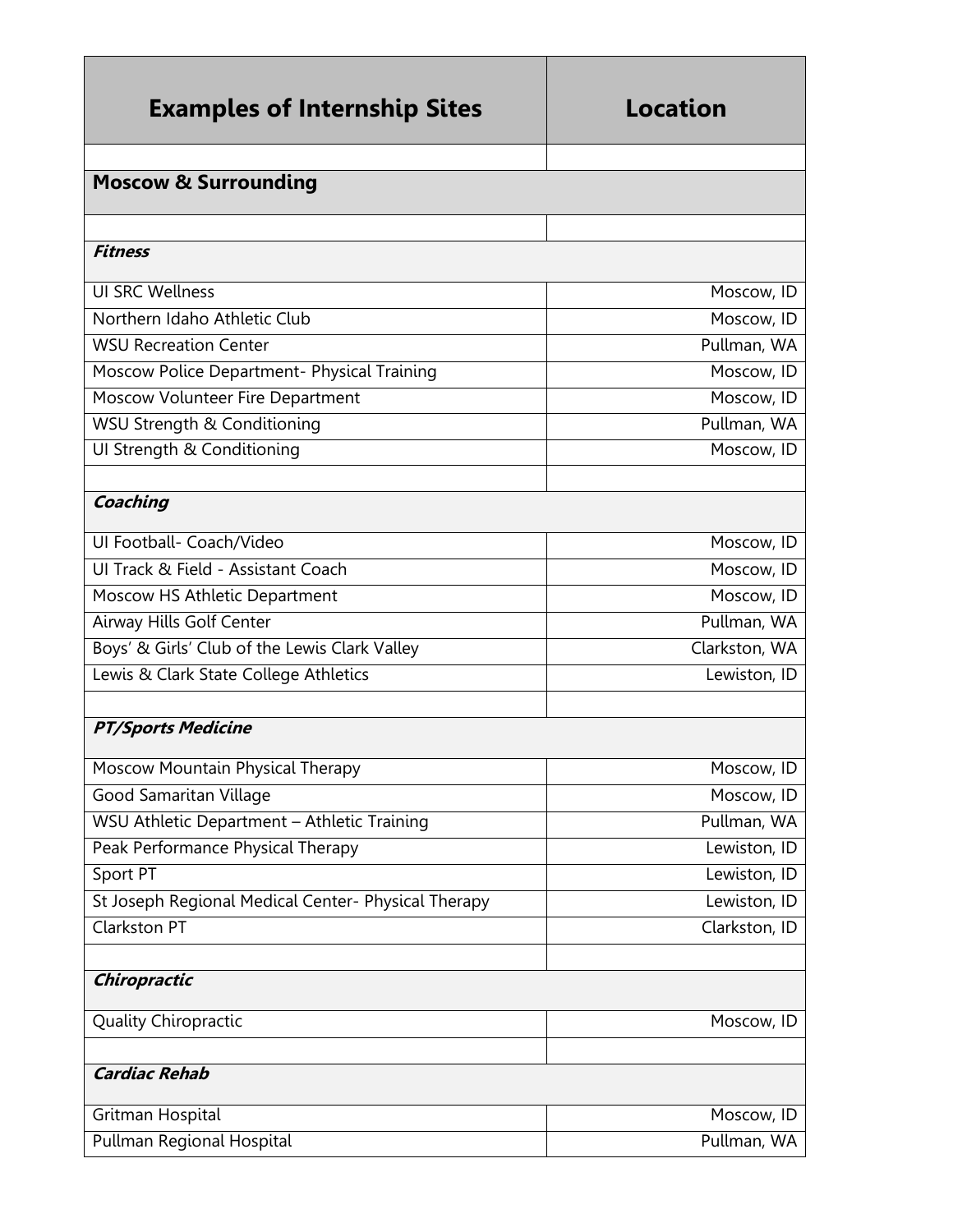| <b>Nursing</b>                                                  |                 |
|-----------------------------------------------------------------|-----------------|
| <b>Community Health Associates of Spokane</b>                   | Lewiston, ID    |
| Aspen Park Health Care                                          | Moscow, ID      |
| Pullman Regional Hospital                                       | Pullman, WA     |
| <b>Palouse Medical</b>                                          | Moscow, ID      |
| Adult Day Health                                                | Moscow, ID      |
| <b>Good Samaritan Society</b>                                   | Moscow, ID      |
| <b>Health &amp; Wellness</b>                                    |                 |
| V&al Health Education UI                                        | Moscow, ID      |
| Martin Wellness Center- Gritman                                 | Moscow, ID      |
| North Central Idaho Public Health                               | Moscow, ID      |
| Inl& Oasis - HIV Programs                                       | Moscow, ID      |
| <b>UI Women's Center</b>                                        | Moscow, ID      |
| <b>Alliance Family Services</b>                                 | Moscow, ID      |
| <b>Community Action Center</b>                                  | Pullman, WA     |
| WSU YMCA- Afterschool Program                                   | Pullman, WA     |
| Snake River Community Clinic                                    | Lewiston, ID    |
| Nimiipuu Health                                                 | Lapwai, ID      |
| Idaho Forest Group - Worksite Wellness                          | Grangeville, ID |
| Syringa Hospital                                                | Grangeville, ID |
|                                                                 |                 |
| <b>Other Medical</b>                                            |                 |
| Gritman-ER                                                      | Moscow, ID      |
| Moscow Fire Department- EMT                                     | Moscow, ID      |
| Tri-State Memorial Hospital - Wound Care & Hyperbaric<br>Center | Lewiston, ID    |
| St Joseph Regional Medical Center- Pharmacy                     | Lewiston, ID    |
|                                                                 |                 |
| <b>Sports Management/Administration</b>                         |                 |
| UI Intramurals- Sports Management                               | UI              |
| <b>UI Athletics Marketing</b>                                   | UI              |
| Ul Athletic Department - Equipment Room                         | UI              |
| Ul Athletics Academic Advisor & Support Services                | UI              |
|                                                                 |                 |
| <b>Other</b>                                                    |                 |
| Movement Sciences UI - Research                                 | UI              |
| Center for ETHICS                                               | UI              |
| Magolan Group-Research Lab                                      | UI              |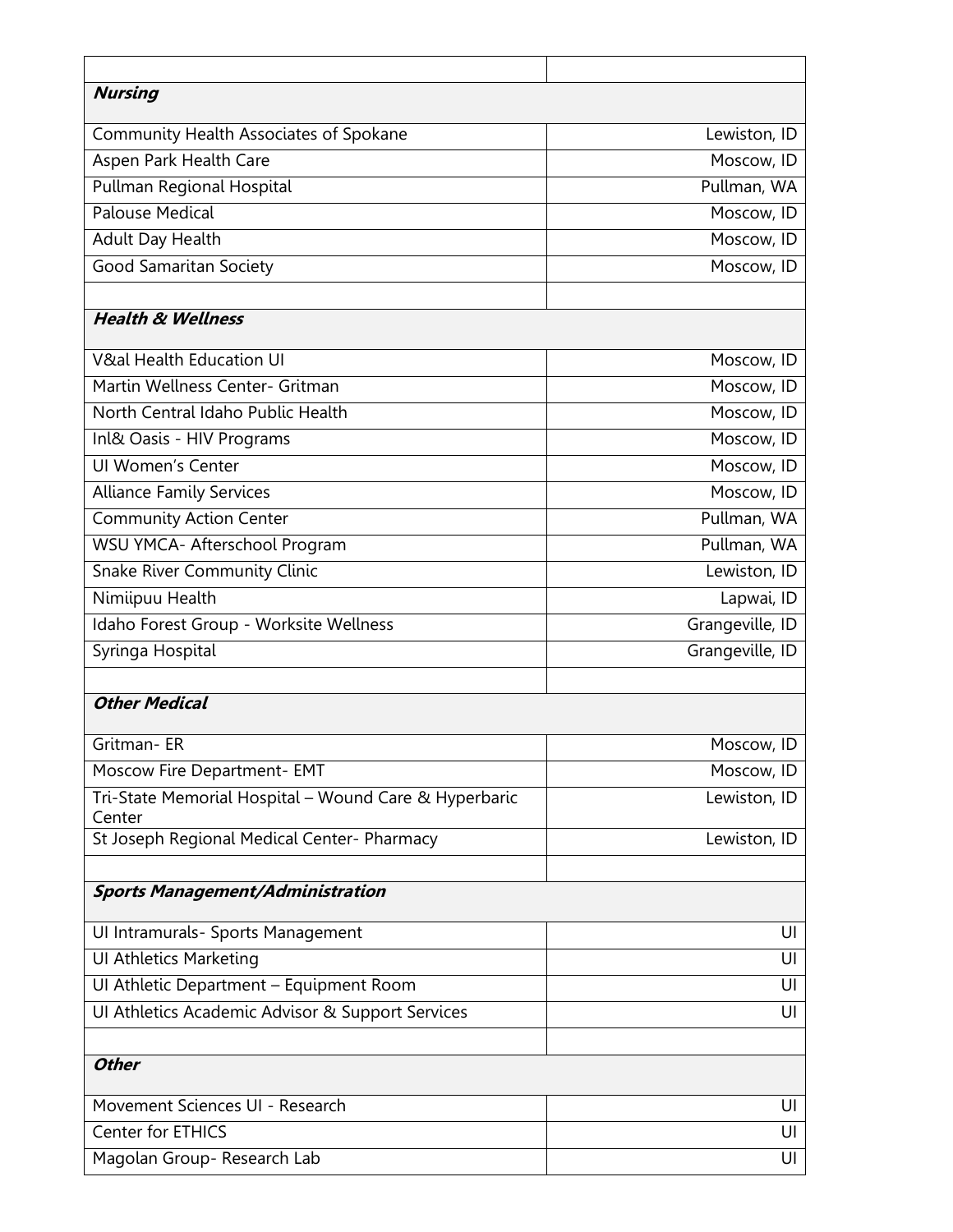| Moscow Park & Rec                           | Moscow, ID       |
|---------------------------------------------|------------------|
| Boys & Girls Club of Lewis Clark Valley     | Clarkston, WA    |
| Palouse Bicycle Collective                  | Moscow, ID       |
|                                             |                  |
| <b>Boise &amp; Surrounding</b>              |                  |
|                                             |                  |
| <b>Fitness</b>                              |                  |
| West Family YMCA & City Aquatic Center      | Boise, ID        |
| Treasure Valley YMCA                        | Boise, ID        |
| Gold's Gym                                  | Boise, ID        |
| Idaho Athletic Club                         | Boise, ID        |
| Idaho Athletic Club                         | Meridian, ID     |
| YMCA Meridian- Sports Coordinator Assistant | Meridian, ID     |
| ID State School Hospital                    | Nampa, ID        |
| Sun Valley Adaptive Sports                  | Sun Valley, ID   |
| <b>Anytime Fitness</b>                      | Twin Falls, ID   |
| <b>BCRD FitWorks</b>                        | Hailey, ID       |
| Kerrytrain Fitness Studio                   | McCall, ID       |
|                                             |                  |
| Coaching                                    |                  |
| <b>YMCA</b>                                 | Boise, ID        |
| Centennial High School                      | Boise, ID        |
| Mountain View High School                   | Meridian, ID     |
| Meridian High School                        | Meridian, ID     |
| Priest River Lamanna High School            | Priest River, ID |
|                                             |                  |
| PT, OT, Chiro & Sports Medicine             |                  |
| Eagle Physical Therapy                      | Eagle, ID        |
| <b>Rehab Authority</b>                      | Nampa, ID        |
| <b>Ellis Physical Therapy</b>               | Idaho Falls, ID  |
| Sawtooth Rehabilitation                     | Idaho Falls, ID  |
| Idaho Sports Medicine Institute             | Boise, ID        |
| Idaho Spine & Sport Physical Therapy        | Boise, ID        |
| Boise VAMC, PM & RS                         | Boise, ID        |
| Boise VA - Move Program                     | Boise, ID        |
| St Luke's Elks Rehab- PT                    | Boise, ID        |
| St Alphonsus' Rehabilitation Services       | Boise, ID        |
| <b>BoDo Chiropractic</b>                    | Boise, ID        |
| St. Luke's Elks Children's Rehab - OT       | Meridian, ID     |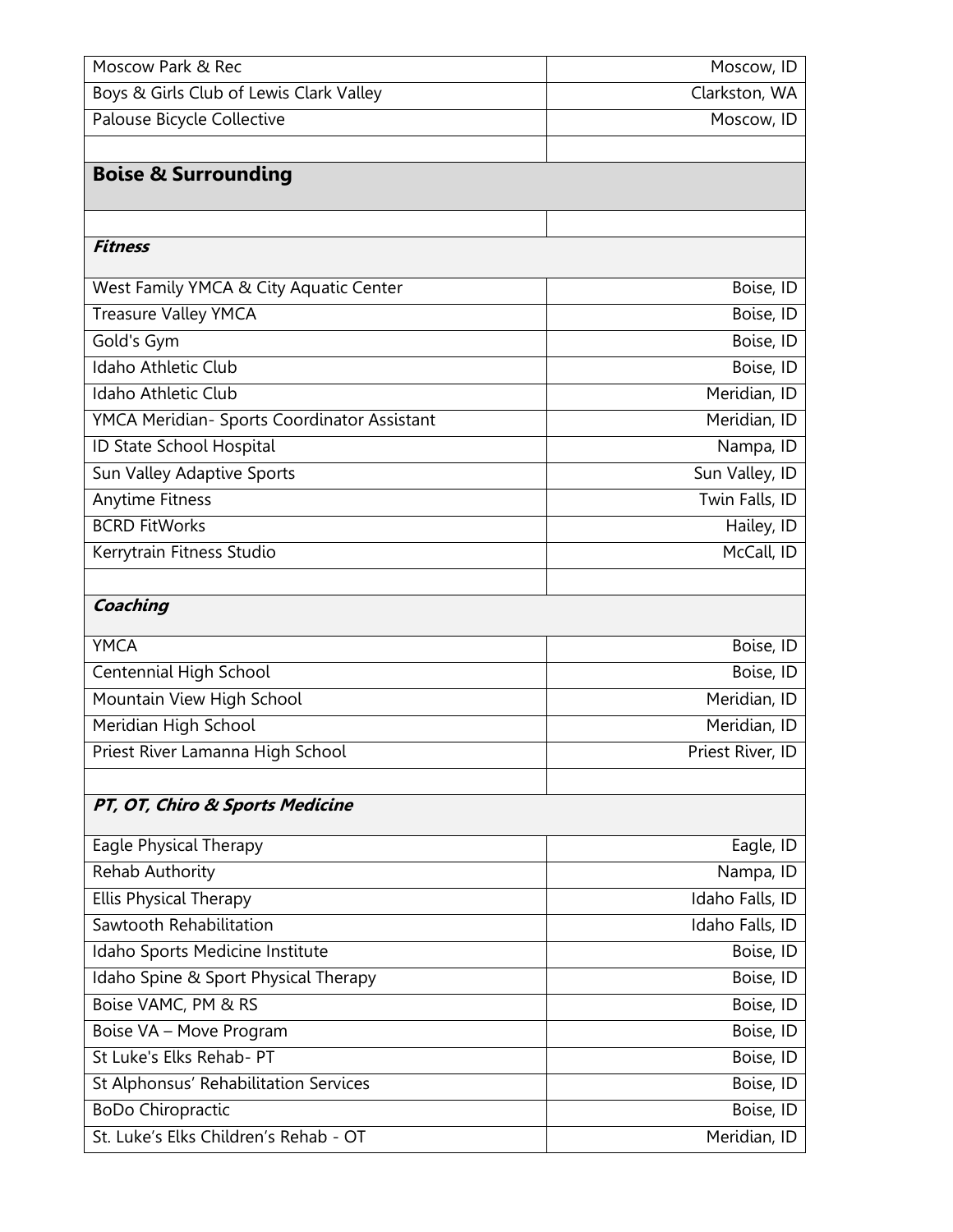| Physical Therapy & Sports Performance                 | Meridian, ID     |
|-------------------------------------------------------|------------------|
| Rock & Armor PT & Sports Performance                  | Meridian, ID     |
| Elite Physical Therapy                                | Burley, ID       |
| Streubel PT & Spine Care                              | Driggs, ID       |
| Shoshone Medical Center- PT, OT, Speech Therapy       | Smelterville, ID |
|                                                       |                  |
| <b>Nursing</b>                                        |                  |
| <b>St Alphonsus Medical Group</b>                     | Boise, ID        |
|                                                       |                  |
| <b>Medical</b>                                        |                  |
| St Alphonsus Medical Group- Administration            | Boise, ID        |
| Saint Alphonsus- Infection Prevention                 | Boise, ID        |
| Syringa Hospital                                      | Grangeville, ID  |
| Meridian Care & Rehab- CNA                            | Meridian, ID     |
| Eastern Idaho Medical Center                          | Idaho Falls, ID  |
| <b>Watkins Pharmacy</b>                               | Cascade, ID      |
|                                                       |                  |
| <b>Health &amp; Wellness</b>                          |                  |
| Idaho Diabetes Youth Programs                         | Boise, ID        |
| BSU Health, Wellness & Counseling Center              | Boise, ID        |
| Central District Health Department                    | <b>Boise ID</b>  |
| ID Dept of Health & Welfare                           | <b>Boise ID</b>  |
| <b>Wood River Community YMCA</b>                      | Ketchum, ID      |
|                                                       |                  |
| Cardiac Rehab                                         |                  |
| Steele Memorial- Respiratory & Cardiopulmonary        | Salmon, ID       |
| West Valley Medical Center- Cardiac & Pulmonary Rehab | Caldwell, ID     |
| Saint Alphonsus- Cardiopulmonary Rehab                | Boise, ID        |
|                                                       |                  |
| <b>Athletic Director</b>                              |                  |
| Columbia High School                                  | Nampa, ID        |
|                                                       |                  |
| <b>Seattle &amp; Surrounding</b>                      |                  |
|                                                       |                  |
| <b>Fitness</b>                                        |                  |
| Uni of WA Athletic Dept- Strength & Conditioning      | Seattle, WA      |
| PRO Sports Club                                       | Bellevue, WA     |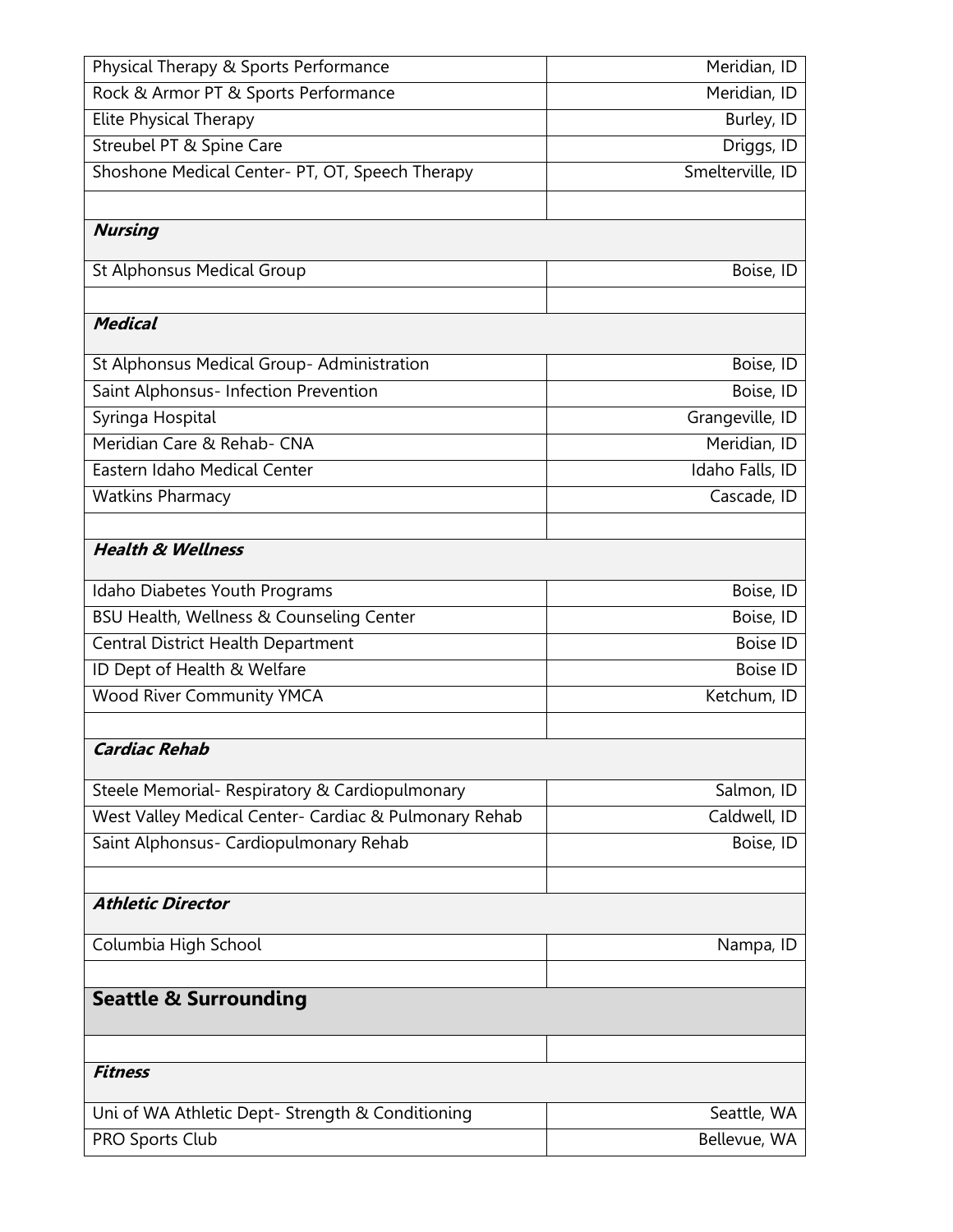| <b>Edge Fitness</b>                          | Tummwater, WA    |
|----------------------------------------------|------------------|
| Physical Therapy & Sports Performance Center | Bellevue, WA     |
|                                              |                  |
| PT                                           |                  |
| Hughes PT                                    | Kennewick WA     |
| Summit PT & Massage                          | Kennewick, WA    |
| Columbia PT                                  | Kennewick, WA    |
| Tri-City Orthopedic Clinic- Ortho & PT       | Kennewick, WA    |
| Physical Therapy & Sports Performance Center | Bellevue, WA     |
| Good Samaritan Hospital                      | Pullyup, WA      |
| <b>Rebound Orthopedics</b>                   | Vancouver, WA    |
| Skyline Hospital - Inpatient & Outpatient PT | White Salmon, WA |
|                                              |                  |
| Chiropractic                                 |                  |
| <b>Bellevue Chiropractic Group</b>           | Bellevue, WA     |
|                                              |                  |
| <b>Cardiac Rehab</b>                         |                  |
| Kadlec Regional Medical Center               | Richland, WA     |
| Capri Heart & Lung Institute                 | Bremerton, WA    |
| <b>Valley Medical Center</b>                 | Renton, WA       |
| Central Washington Hospital                  | Wenatchee, WA    |
|                                              |                  |
| <b>Sport Medicine</b>                        |                  |
| Washington Institute of Sports Medicine      | Kirkland, WA     |
|                                              |                  |
| <b>Personal Training</b>                     |                  |
|                                              |                  |
| <b>Emerald City Athletic Club</b>            | Monroe, WA       |
|                                              |                  |
| <b>Medical</b>                               |                  |
| <b>WestSound Orthopaedics</b>                | Silverdale, WA   |
|                                              |                  |
| <b>Other</b>                                 |                  |
| Strides Therapeutic Horsemanship Center      | Mesa, WA         |
|                                              |                  |
| Spokane, CDL, Sandpoint, MT                  |                  |
|                                              |                  |
| <b>Fitness</b>                               |                  |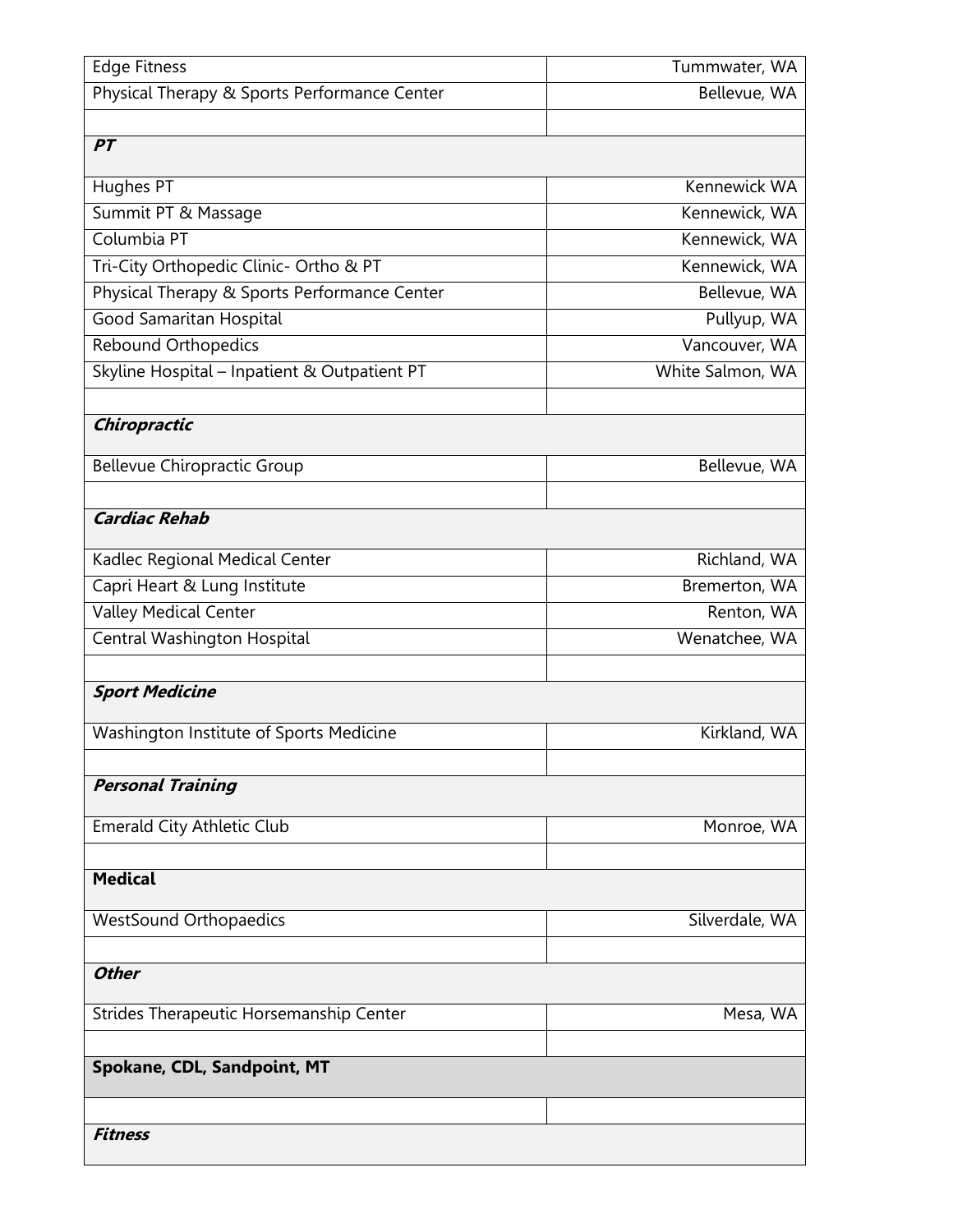| <b>MUV</b> Fitness                                      | Spokane, WA        |
|---------------------------------------------------------|--------------------|
| Rockwood Sports Performance                             | Spokane, WA        |
| <b>KROC Center</b>                                      | Coeur d'Alene, ID  |
| Coeur d'Alene City Park & Rec                           | Coeur d'Alene, ID  |
| Cross-fit                                               | Coeur d'Alene, ID  |
| Eastern Washington University - Strength & Conditioning | Cheney, WA         |
| 24Hour Fitness                                          | Issaquah, WA       |
| WA Inst of Sport Medicine                               | Kirkland, WA       |
| <b>Healthy Inspirations</b>                             | Missoula, MT       |
| <b>Health Balance</b>                                   | Bozeman, MT        |
| Ultimate Athlete Sports Performance                     | Dalton Gardens, ID |
| The Pilates Pathway                                     | Dalton Gardens, ID |
| Dance Studio                                            | Hayden, ID         |
| FAST Fitness & Sports Training                          | Sandpoint, ID      |
| <b>7B Fitness</b>                                       | Sandpoint, ID      |
|                                                         |                    |
| Coaching                                                |                    |
| Lewis- Clark State College                              | Coeur d'Alene, ID  |
| Lake Pendoreille School District                        | Sandpoint, ID      |
| Skyhawks' Sports Academy                                | Meade, WA          |
| Iron Gladiators                                         | Spokane, WA        |
| Spokane Youth Sport Association                         | Spokane, WA        |
| Any Season Sports Leagues                               | Auburn, WA         |
| MISMO Gym & Cheer                                       | Missoula, MT       |
|                                                         |                    |
| <b>Parks &amp; Rec</b>                                  |                    |
| City of Spokane Parks & Rec                             | Spokane, WA        |
| Liberty Lake Parks & Rec                                | Liberty Lake, WA   |
|                                                         |                    |
| <b>Sports Admin/Athletic Director</b>                   |                    |
| Freeman HS- Athletic Director                           | Spokane, WA        |
|                                                         |                    |
| <b>PT &amp; Sports Medicine</b>                         |                    |
| WA Inst of Sport Medicine                               | Kirkland, WA       |
| <b>CDL PT &amp; Sports Medicine</b>                     | Coeur d'Alene, ID  |
| North Idaho Physical Therapy                            | Post Falls, ID     |
| Pneumex.com                                             | Sandpoint, ID      |
| Bonner General Hospital- PT                             | Ponderay, ID       |
|                                                         |                    |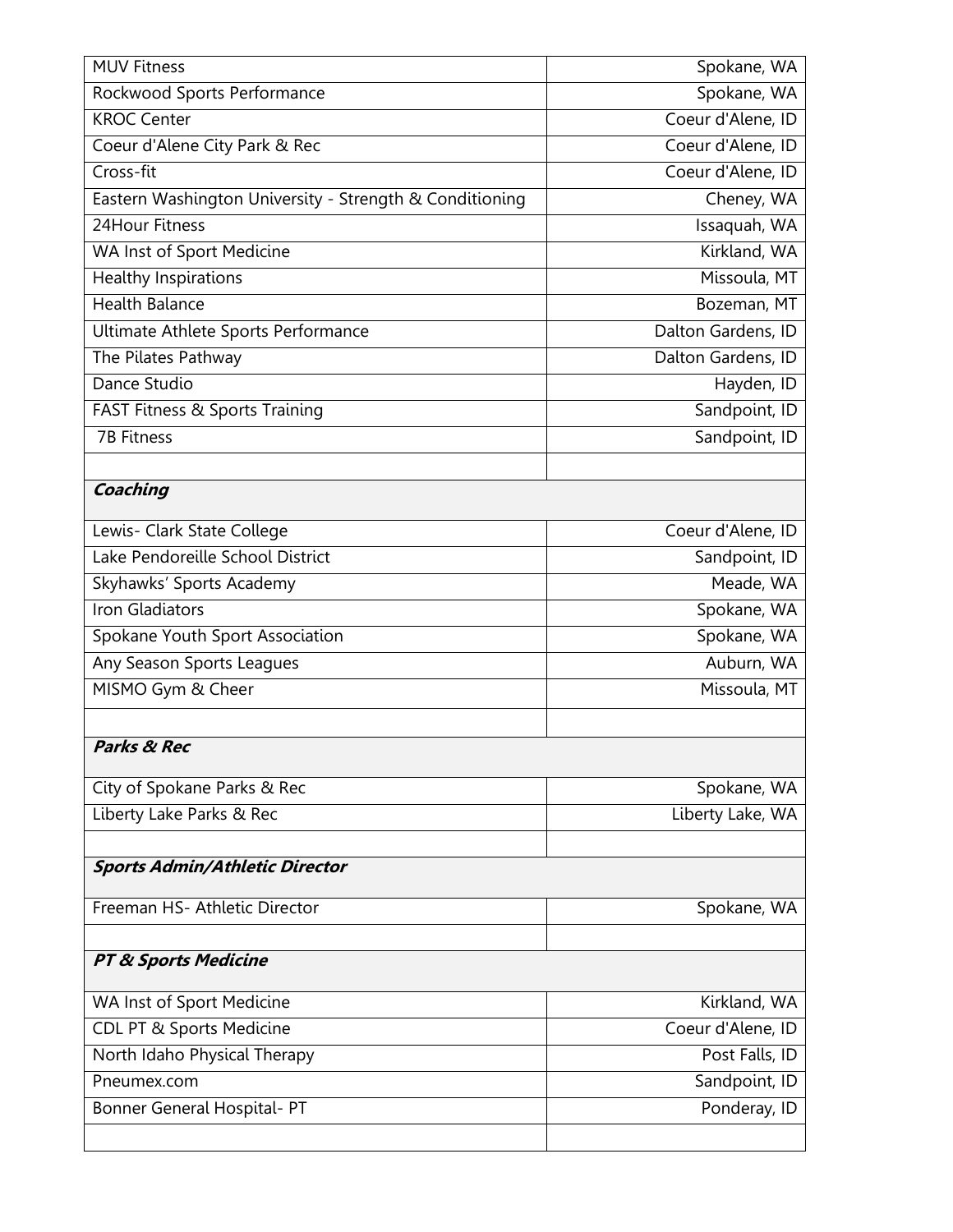| <b>Cardiac Rehab</b>                                   |                    |
|--------------------------------------------------------|--------------------|
| Bonner General Health- Cardiac Rehab                   | Sandpoint, ID      |
| Kootenai Medical Center                                | Coeur d'Alene, ID  |
|                                                        |                    |
| <b>Worksite Safety &amp;/or Wellness</b>               |                    |
| Idaho Forest Group - Worksite Wellness                 | Athol, ID          |
| <b>Bennett Lumber Product Inc</b>                      | Princeton, ID      |
|                                                        |                    |
| <b>Other Health, Wellness, Medical</b>                 |                    |
| Kootenai Medical Center- hospital floating departments | Coeur d'Alene, ID  |
| Silver Valley Upward Bound                             | Coeur d'Alene, ID  |
| Camp Sweyolakan                                        | Spokane Valley, WA |
| <b>Inland Northwest</b>                                | Spokane, WA        |
| St John's Lutheran Hospital                            | Libby, MT          |
| Avalon Care Center at Northpointe- OT                  | Spokane, WA        |
| <b>CHOICE Regional Health Network</b>                  | Olympia, WA        |
|                                                        |                    |
| <b>Alaska</b>                                          |                    |
| <b>Health &amp; Wellness</b>                           |                    |
| Studio 49 Dance Company                                | Anchorage AK       |
| Makar Care                                             | Anchorage AK       |
| Norton Sound Health Corp- CAMP Department              | Nome, AK           |
| Alaska General Seafood                                 | Naknek, AK         |
|                                                        |                    |
| PT                                                     |                    |
| <b>Advanced PT</b>                                     | Anchorage, AK      |
| Kids Are People Too - OT                               | Anchorage, AK      |
| All For Kids Pediatric Therapy Clinic                  | Anchorage, AK      |
|                                                        |                    |
| <b>Cardiac Rehab</b>                                   |                    |
| Banner Health- Cardiac Rehab                           | Anchorage, AK      |
|                                                        |                    |
| Oregon                                                 |                    |
|                                                        |                    |
| <b>Fitness</b>                                         |                    |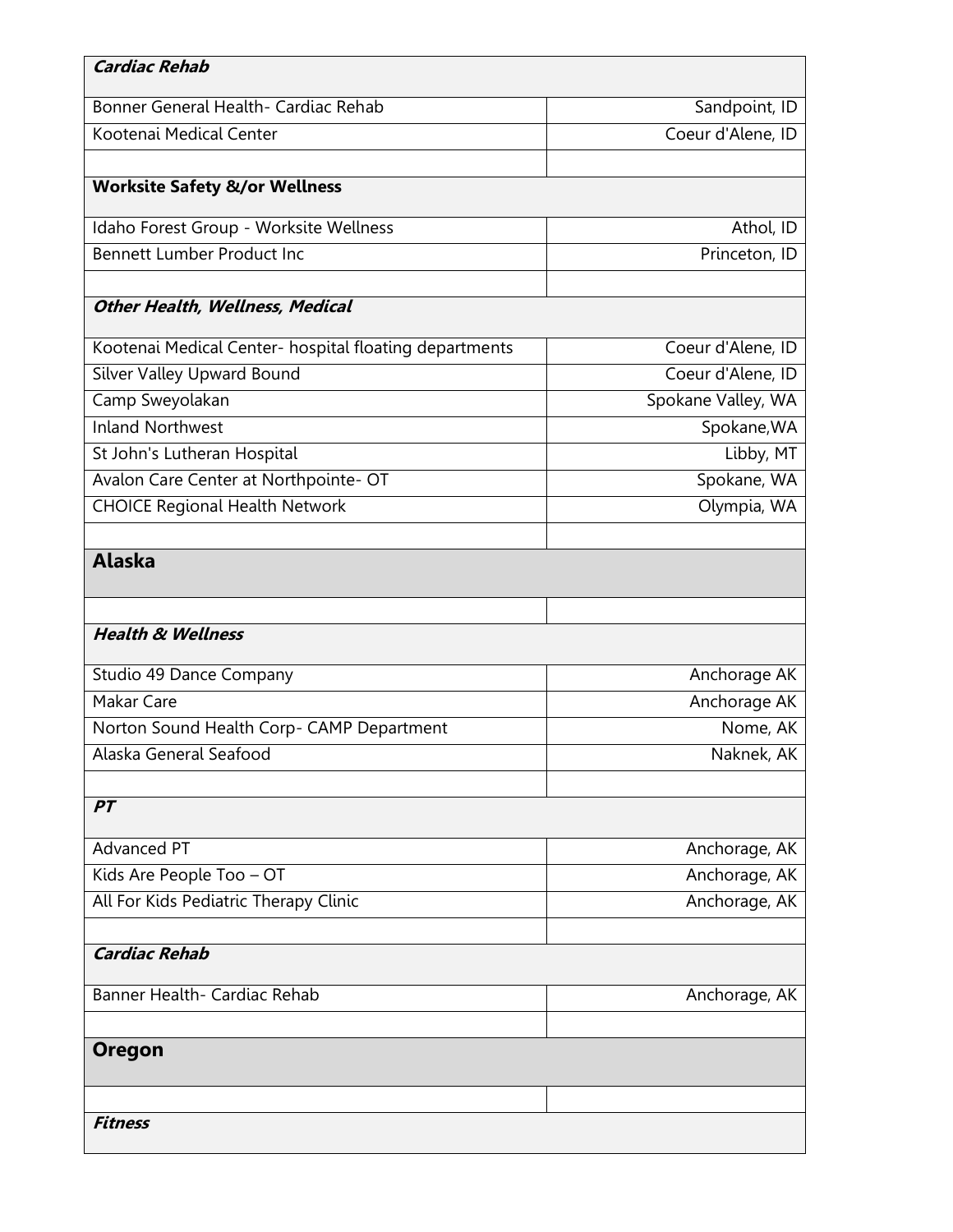| Hillsboro Parks & Recreation                                 | Hillsboro, OR     |
|--------------------------------------------------------------|-------------------|
| Willamalane Swim Club                                        | Springfield, OR   |
| <b>Fitness Over Fifty</b>                                    | Corvallis, OR     |
| <b>ADAPT Training</b>                                        | Beaverton, OR     |
| Oregon State University- Strength & Conditioning             | Corvallis, OR     |
|                                                              |                   |
| Coaching                                                     |                   |
| Treasure Valley Community College - Basketball               | Ontario, OR       |
|                                                              |                   |
| <b>Physical Therapy</b>                                      |                   |
| The KOR Physical Therapy & Athletic Wellness                 | Hillsboro, OR     |
|                                                              |                   |
| <b>Cardiac Rehab</b>                                         |                   |
| Columbia Memorial Hospital                                   | Astoria, OR       |
|                                                              |                   |
| <b>Nutrition</b>                                             |                   |
| <b>Central Oregon Nutrition Consultants</b>                  | Bend, OR          |
|                                                              |                   |
| <b>Administration</b>                                        |                   |
| ScribesSTAT- Medical Records - Hospitals                     | Portland, OR      |
|                                                              |                   |
| <b>California</b>                                            |                   |
|                                                              |                   |
|                                                              |                   |
| <b>Strength &amp; Conditioning, &amp; Sports Performance</b> |                   |
| Athletes' Performance                                        | Carson, CA        |
| <b>EXOS- Sports Performance Specialist</b>                   | Carson, CA        |
| University of CA San Diego- Strength & Conditioning          | La Jolla, CA      |
|                                                              |                   |
| <b>Physical Therapy</b>                                      |                   |
| Spine & Sport                                                | San Diego, CA     |
| Avanti Sport Medicine & Fitness                              | San Francisco, CA |
|                                                              |                   |
| <b>Public Health</b>                                         |                   |
| San Diego Health & Human Services                            | San Diego, CA     |
|                                                              |                   |
| <b>Athletic Administration &amp; Coaching</b>                |                   |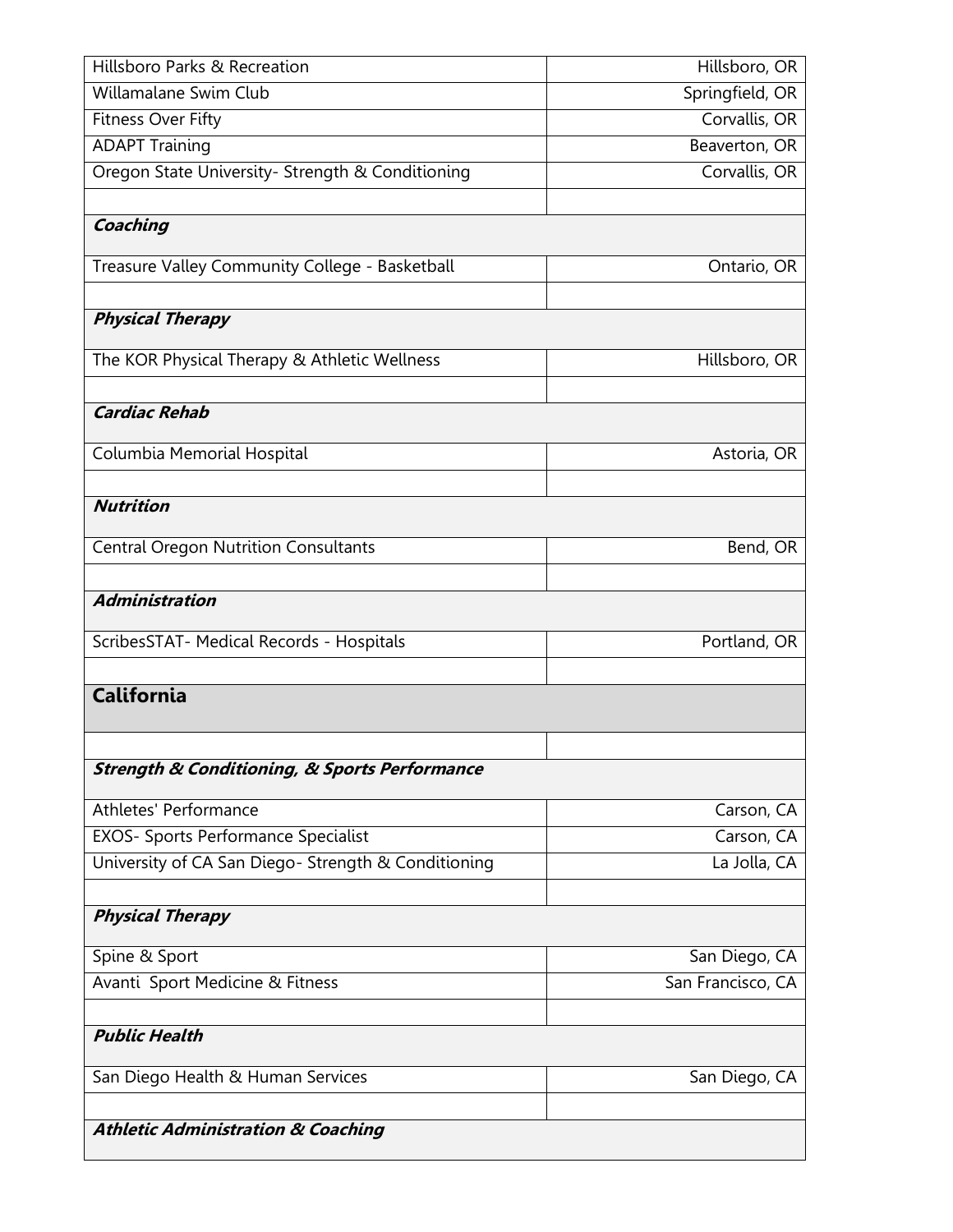| De La Salle HS - Athletic Director/Coaching                  | Concord, CA                                  |
|--------------------------------------------------------------|----------------------------------------------|
|                                                              |                                              |
| <b>Other</b>                                                 |                                              |
|                                                              |                                              |
|                                                              |                                              |
| <b>Sport Operations/Management</b>                           |                                              |
| Golf Operations- preparing for tournament play               | Braselton, GA - position travels<br>all over |
| Arizona State University - Athletics Operations & Facilities | Tempe, AZ                                    |
|                                                              |                                              |
| <b>Fitness &amp; Wellness</b>                                |                                              |
|                                                              |                                              |
| <b>High Intensity Training Center</b>                        | Mesa, AZ                                     |
| Exos. Athletic Performance                                   | Phoenix, AZ                                  |
| Cheyenne County Community Center                             | Sidney, NE                                   |
| UW Health-UWHC                                               | Madison, WI                                  |
| Christus St Michael Health System                            | Texarhana, TX                                |
| Waco-McLennan Public Health Department                       | Waco, TX                                     |
|                                                              |                                              |
| <b>Strength &amp; Conditioning</b>                           |                                              |
| University of Nevada Las Vegas                               | Las Vegas, NV                                |
| Elite Performance Training- Westminster High School          | Atlanta, GA                                  |
|                                                              |                                              |
| <b>PT/Sports Medicine</b>                                    |                                              |
| Extreme Sports Medicine, Inc                                 | Milford, MA                                  |
| Kilauea Rehab                                                | Hawaii                                       |
| Ryke PT                                                      | Texas                                        |
| MedX of Estes - Exercise & PT                                | Colorado                                     |
|                                                              |                                              |
| <b>Cardiac Rehab</b>                                         |                                              |
| Mayo Clinic                                                  | Rochester, MN                                |
| Johnston Health Cardiac Rehab                                | Smithfield, NC                               |
| Gaylord E Leslie Wellness Center                             | Van Wert, OH                                 |
|                                                              |                                              |
| <b>Health &amp; Wellness</b>                                 |                                              |
| C.C.M. Hospital                                              | Gillette, WY                                 |
| ScenicView Academy                                           | Provo, UT                                    |
| Waco-McLennan Public Health Department                       | Waco, TX                                     |
|                                                              |                                              |